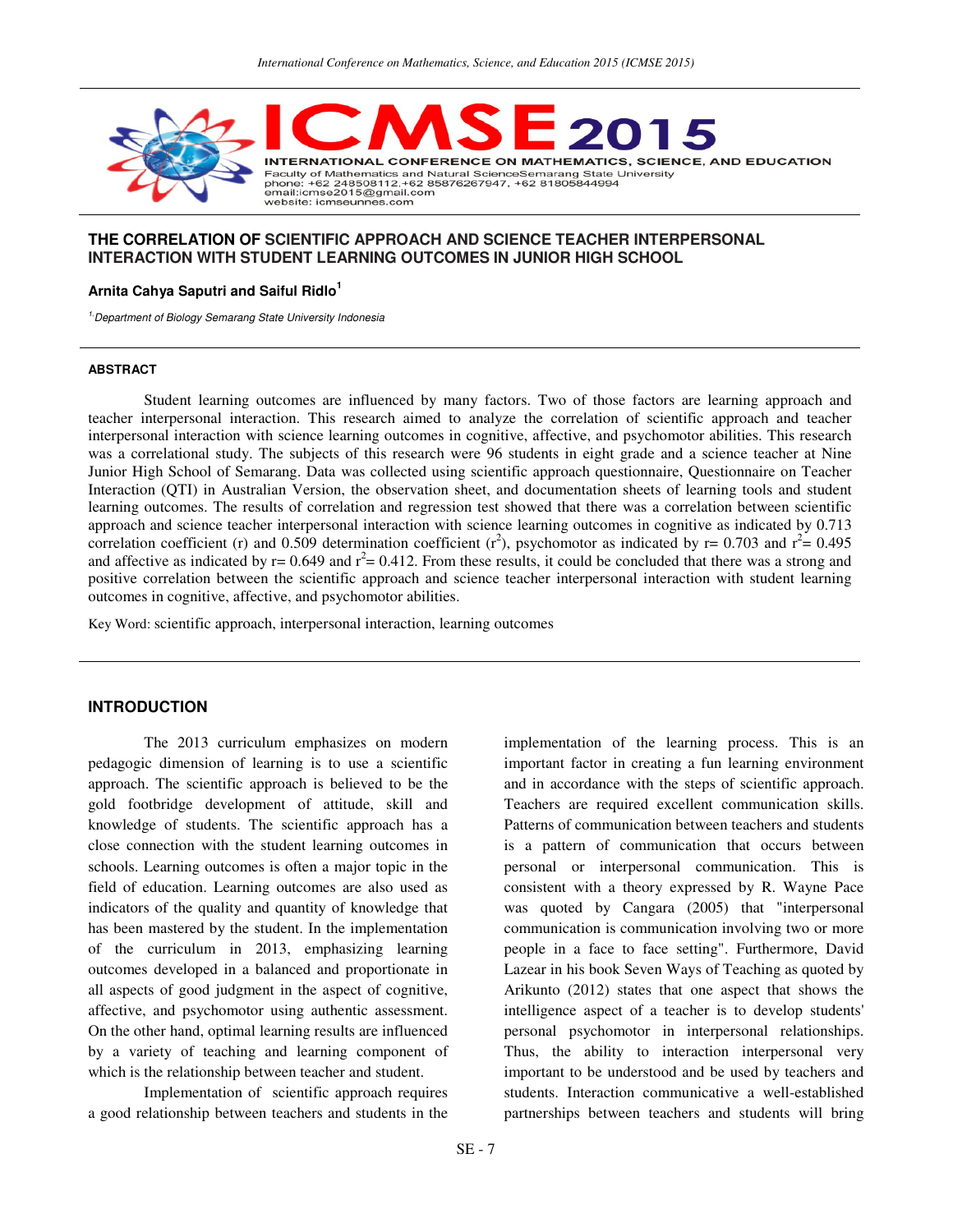comfort students' learning and teachers in teaching that will bring positive impact to the evaluation student learning outcomes.

Nine Junior High School of Semarang is a school which use curriculum of 2013 since 2013. From the initial observation, the teacher has been carrying out scientific approaches to teach science in the classroom. But from the observation, the interaction exists between teachers and students has not been effective in the classroom. Some students often actively speak for themselves and are not actively involved in learning. From interviews with science teachers also stated that the learning outcomes of students who often are not actively involved in the learning tends to be lower than other students in science subjects. Some students are also less able to interact actively with the teacher in the learning. While the results of interviews with some eighth grade students said that their active involvement in the learning depends on how teachers communicate in delivery of materials science lessons.

Research on interpersonal relationship of teachers and students are still rare in Indonesia but was mostly done by researchers abroad (Maulana *et al*., 2011). Research on the effects of scientific approach to learning outcomes by Marjan *et al.* (2014) showed that scientific approach give a positive role in improving student learning outcomes. Results of research conducted Machin (2014) also showed that the implementation of scientific approaches give a positive effect on the cognitive, affective, and psychomotor abilities and has reached classical completeness. Based on the above description, the researchers conducted a study on the relationship between the scientific approach and a science teacher interpersonal interaction with student learning outcomes.

## **RESEARCH METHODS**

This research is a correlational study used to determine the relationship between variables (Ary *et al*., 2007). In this study, correlational study used to examine the relationship between independent variables with dependent variable. Correlational research in this study using explanatory research design (Creswell, 2012).

Research conducted at Nine Junior High School of Semarang. Subjects in the study include science teachers and students of eight grade. Samples to respondents in this research were three class of eight grade with total 96 students and one science teacher Variables in this research include independent and dependent variables. The independent variables are

scientific approach and teacher-student interpersonal relationship while dependent variable is student learning outcomes cognitive, affective, and psychomotor abilities.

 Data of scientific approach taken by a questionnaire instrument being tested for validity and reliability, documentation guidelines of learning science tools, and observation sheet. Teacher-student interpersonal interaction data obtained using the Questionnaire on Teacher Interaction (QTI) in Australian version. Student learning outcomes obtained from the tests and non test of students conducted by science teacher. Data analysis in this research using statistics and descriptive analysis. Multiple regression analysis used to determine hypothesis.

## **RESULTS AND DISCUSSION**

### *Scientific Approach*

Student response data to the scientific approach derived from 25 items in the questionnaire statement that have been tested for validity and reliability. Questionnaire of scientific approach compiled based description of each activity in scientific learning steps in accordance with The Regulation of Education and Culture Minister Number 103 of year 2014. The results of the questionnaires showed that average student given respond very well to adherence to the scientific approach. Results of student responses can be seen in Table 1.

|  |          |  |  | Table 1. Results of Student Responses to Scientific |  |
|--|----------|--|--|-----------------------------------------------------|--|
|  | Approach |  |  |                                                     |  |

| Tepploach               |                       |                   |
|-------------------------|-----------------------|-------------------|
| <b>Student Response</b> | <b>Total</b>          | <b>Percentage</b> |
| Category                |                       | $(\%)$            |
|                         | 83                    | 86,46             |
| Good                    | 12                    | 12,50             |
|                         |                       | 1,04              |
| Less                    |                       |                   |
|                         | 1 Very Good<br>Enough |                   |

The support of scientific approach carried out in accordance is also indicated by the review of lesson plans that had been developed by a science teacher who showed excellent criterion. Scientific approach in learning science as a whole is in compliance with the five basic learning experiences according the Regulation of Education and Culture Minister in Number 103 Year 2014. The learning process with scientific approach applied is also able to support the students for creativity. For example, in the project assignment to make obscura camera, students in groups showed their creativity each well. This is in accordance with opinion of Dyers *et al*. (2011) that result from creativity capabilities observing, questioning, experimenting, associating, and networking in the 2013 curriculum.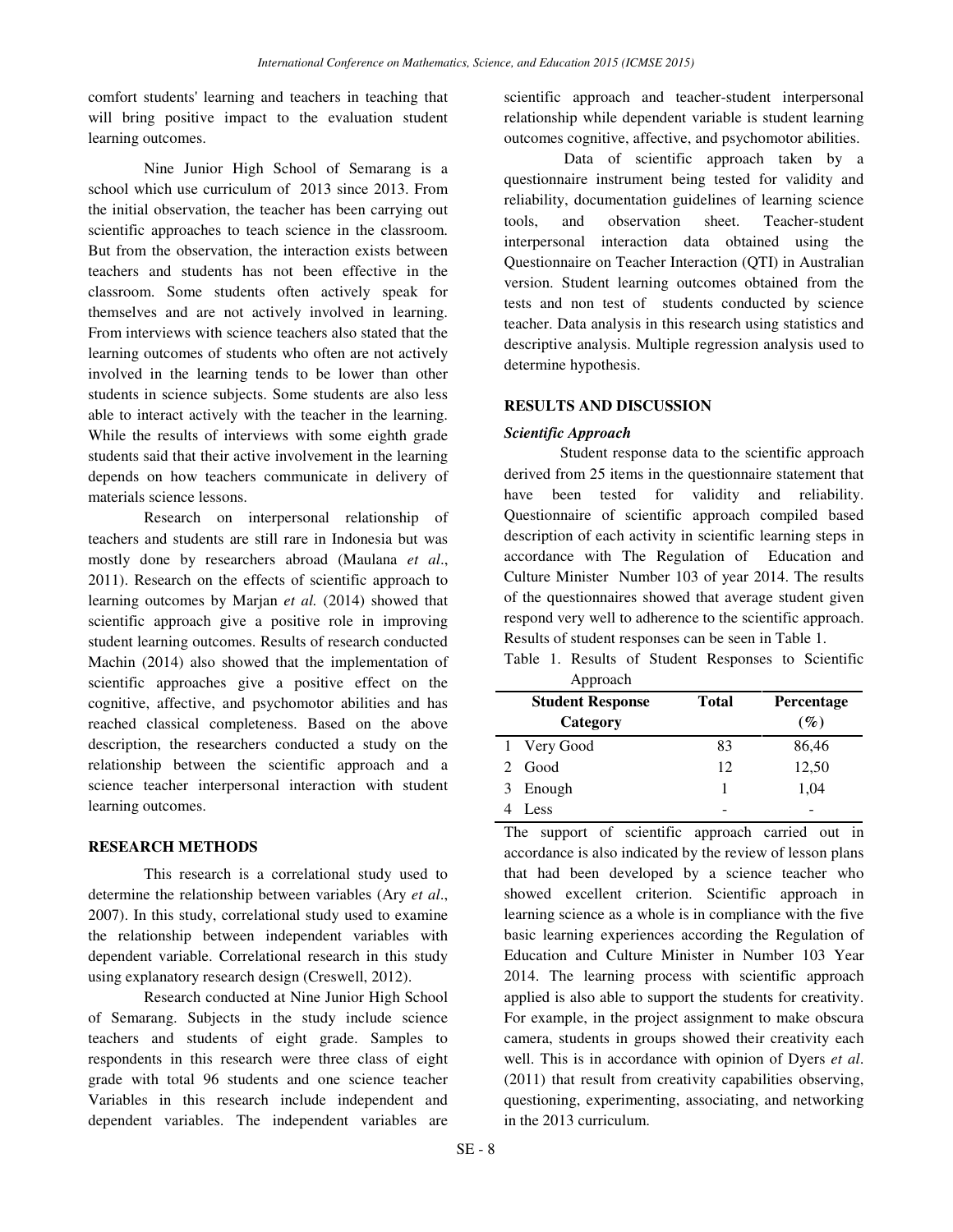#### *Science Teacher Interpersonal Interaction*

Data responses of teachers and students towards science teacher interpersonal interaction obtained through the Questionnaire on Teacher Interaction (QTI) in Australian Version is based on the Model of Teacher Interpersonal Behavior / MITB. Data from the teacher and student responses to interpersonal interactions are presented in Table 2 below.

|  | Table 2. Response Score for Science Teacher |  |  |  |
|--|---------------------------------------------|--|--|--|
|  | Interpersonal Interaction                   |  |  |  |

| <b>Interpersonal</b>         | <b>Teacher</b>    | <b>Student</b>    |
|------------------------------|-------------------|-------------------|
| <b>Interaction Character</b> | <b>Perception</b> | <b>Perception</b> |
| Leadership                   | 28                | 26,13             |
| Strict                       | 11                | 14,67             |
| Uncertain                    | 11                | 12,27             |
| Freedom                      | 22                | 19,04             |
| Friendly                     | 27                | 23,21             |
| Understanding                | 27                | 24,21             |
| Dissastisfied                | 9                 | 10,21             |
| Admonishing                  |                   | 12,11             |
|                              |                   | 141.85            |

 The results obtained from Table 2 can be seen that the responses of teachers and students on science teachers interpersonal interaction have a same perception. Science teacher gives the highest score on the leader character with total score is 28, as well as students who give the highest ratings to leader character with total score is 26.13. Students and teachers also gave the same assessment that the interpersonal character of science teacher after leader character was understanding and friendly. Furthermore, as many as 72 students from 96 students or as many as 75% of respondents provide an assessment that the dominant character possessed by the science teacher is a leader. It is same with assessment of science teacher character interpersonal interaction is the dominant leader. Data interpersonal teacher dominant character possessed by science teachers according to student assessment can be seen in Figure 1.



Fig 1. Science Teacher Interpersonal Character Dominance

Leader character in the opinion of the Khine & Atputhsahamy Cetin *et. al* (2014) is an important factor that affects many aspects of the learning environment. Teachers with leaders character have the ability to wellversed set, guide, manage tasks, determine procedures, know what is happening, providing a structure, explained, the aim to clear, and master class (Wubbels & Brekelmans, 2005). Results or is in accordance with the situation is actually in the classroom that teachers will be able to create a good closeness with the students.

### *Student Learning Outcomes*

Student learning outcomes in the cognitive, psychomotor, and affective domains showed good results. Student learning outcomes in the aspect of cognitive of the material senses of vision and optical instruments showed that the highest score reached 3.72 from 4.00 and the lowest is 3.28 for cognitive domain. The learning outcomes average in cognitive aspect at 3.4 with B+ criteria. Furthermore, psychomotor aspect acquired through the results of the practice, project and portfolio assesment on senses of vision and optical devices. The thoroughness of learning outcomes in the aspect of cognitive defined by the mean score of the results of the task and daily tests are  $\geq 2.67$  accordance with the Regulation of Education and Culture Minister in number 104 year 2014. The result showed that overall the student has completed the skill aspect learning outcomes is above 66.75 or  $\geq 2.67$ . While the results of studying the aspect of affective obtained through spiritual and social affective assesment in the sense of vision and optical devices material. From the results of the overall study students showed that learning outcomes in affective aspects are from good to very good.

#### *Hypothesis Testing*

## **Correlation between Scientific Approach and Interpersonal Interaction with Learning Outcomes in Cognitive Domains**

 Based on the multiple regression analysis test conducted with the help of IBM SPSS Statistics Program obtained positive results and a strong relationship between the scientific approach and interpersonal interaction with the learning outcomes in aspect of cognitive as indicated by the multiple correlation coefficient of 0.713 and the determination coefficient of determination  $R^2$  is 0.509. Data can be seen in Table 3 below.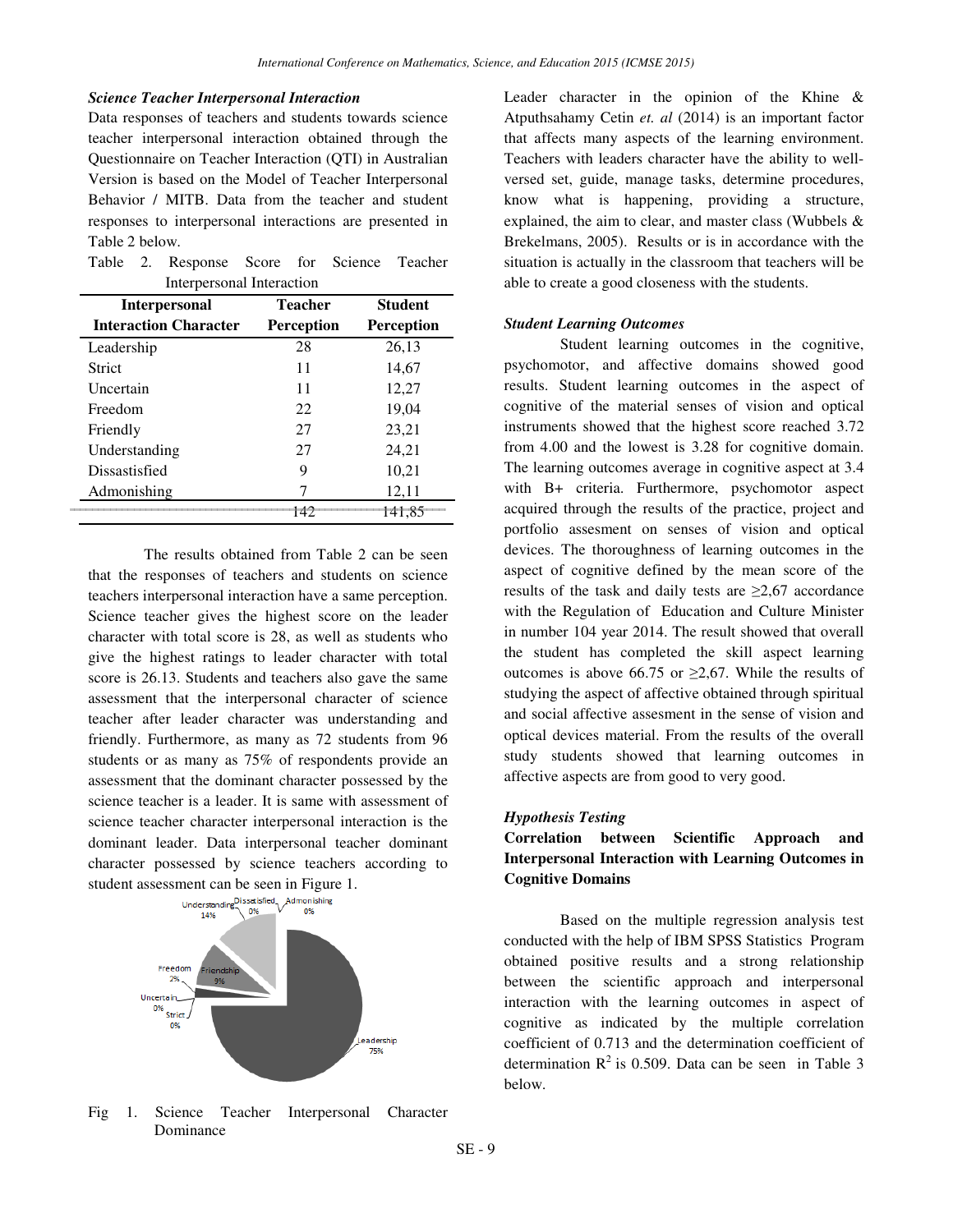| Table 3. Table R <i>square Model</i> Correlation between |                  |  |  |    |  |                                           |  |  |  |  |  |
|----------------------------------------------------------|------------------|--|--|----|--|-------------------------------------------|--|--|--|--|--|
|                                                          |                  |  |  |    |  | Scientific Approach and Interpersonal     |  |  |  |  |  |
|                                                          |                  |  |  |    |  | Interaction with the Learning Outcomes in |  |  |  |  |  |
|                                                          | Cognitive Domain |  |  |    |  |                                           |  |  |  |  |  |
| $\overline{11}$                                          |                  |  |  | R. |  | Adjusted R Std. Error of                  |  |  |  |  |  |

*Model R Square Square the Estimate*  1 .713<sup>a</sup> .509 .498 3.37039

*Predictors: (constant),* scientific approach, Interpersonal Interaction

Calculation of multiple regression analysis on the significance of regression testing is also known that the increase or decrease in the cognitive aspect of science learning outcomes was 50.9% influenced by the scientific approach and interpersonal interaction through regression equation  $\hat{y}_p = 31.314 + 0.299 X_1 + 0.171 X_2$ , and besides it was as much as 49.1% is determined by other factors. The calculation result can be seen in Table 4.

Table 4. Linearity Test of Multiple Regression between Scientific Approach and Interpersonal Interaction with Learning Outcomes in Cognitive Domain

| Model |                           |        | Unstandardized Coefficients | <b>Standardized Coefficients</b> |       | Sig. |
|-------|---------------------------|--------|-----------------------------|----------------------------------|-------|------|
|       |                           | B      | <i>Std. Error</i>           | Beta                             |       |      |
|       | (Constant)                | 31.314 | 6.349                       |                                  | 4.932 | .000 |
|       | Scientific Approach       | .299   | .035                        | .630                             | 8.660 | .000 |
|       | Interpersonal Intercation | 171    | .035                        | .359                             | 4.941 | .000 |

*Dependent variable*: learning outcomes in cognitive domains

# **Correlation between Scientific Approach and Interpersonal Interaction with Learning Outcomes in Psychomotor Domains**

Based on the multiple regression analysis test conducted with the help of IBM SPSS Statistics Program obtained positive results and a strong relationship between the scientific approach and interpersonal interaction with the learning outcomes in psychomotor domain as indicated by the multiple correlation coefficient of 0.713 and the determination coefficient of determination  $R^2$  is 0.509. Data can be seen in Table 5 below.

Table 5. Table R *square Model* Correlation between Scientific Approach and Interpersonal Interaction with the Learning Outcomes in Psychomotor Domain

| Model  |                  | R<br>Square | Adjusted R<br>Square | Std. Error of<br>the Estimate |
|--------|------------------|-------------|----------------------|-------------------------------|
|        | 703 <sup>a</sup> | .495        | .484                 | 3.01703                       |
| $\sim$ |                  |             |                      |                               |

*Predictors: (constant),* scientific approach, interpersonal Interaction

Calculation of multiple regression analysis on the significance of regression testing is also known that the increase or decrease in the psychomotor aspect of science learning outcomes was 49,5% influenced by the scientific approach and interpersonal interaction through regression equation  $\hat{y}_k$ = 39,586 + 0,269 X<sub>1</sub>+ 0,132 X<sub>2</sub>,

and besides it was as much as 50,5 % is determined by other factors. The calculation result can be seen in Table 6.

# **Correlation between Scientific Approach and Interpersonal Interaction with Learning Outcomes in Affective Domains**

 Based on the multiple regression analysis test conducted with the help of IBM SPSS Statistics program obtained positive results and a strong relationship between the scientific approach and interpersonal interaction with the learning outcomes in affective domain as indicated by the multiple correlation coefficient of 0.649 and the determination coefficient of determination  $R^2$  is 0.422. Data can be seen in Table 7 below.

Table 7. Table R *square Model* Correlation between Scientific Approach and Interpersonal Interaction with the Learning Outcomes in Affective Domain

| Model |                   | Square | Adjusted R<br>Square | Std. Error of<br>the Estimate |
|-------|-------------------|--------|----------------------|-------------------------------|
|       | .649 <sup>a</sup> |        | .409                 | 1.99689                       |
|       |                   |        |                      |                               |

*Predictors: (constant),* scientific approach, interpersonal Interaction

Calculation of multiple regression analysis on the significance of regression testing is also known that the increase or decrease in the affective aspect of science learning outcomes was 42,2 % influenced by the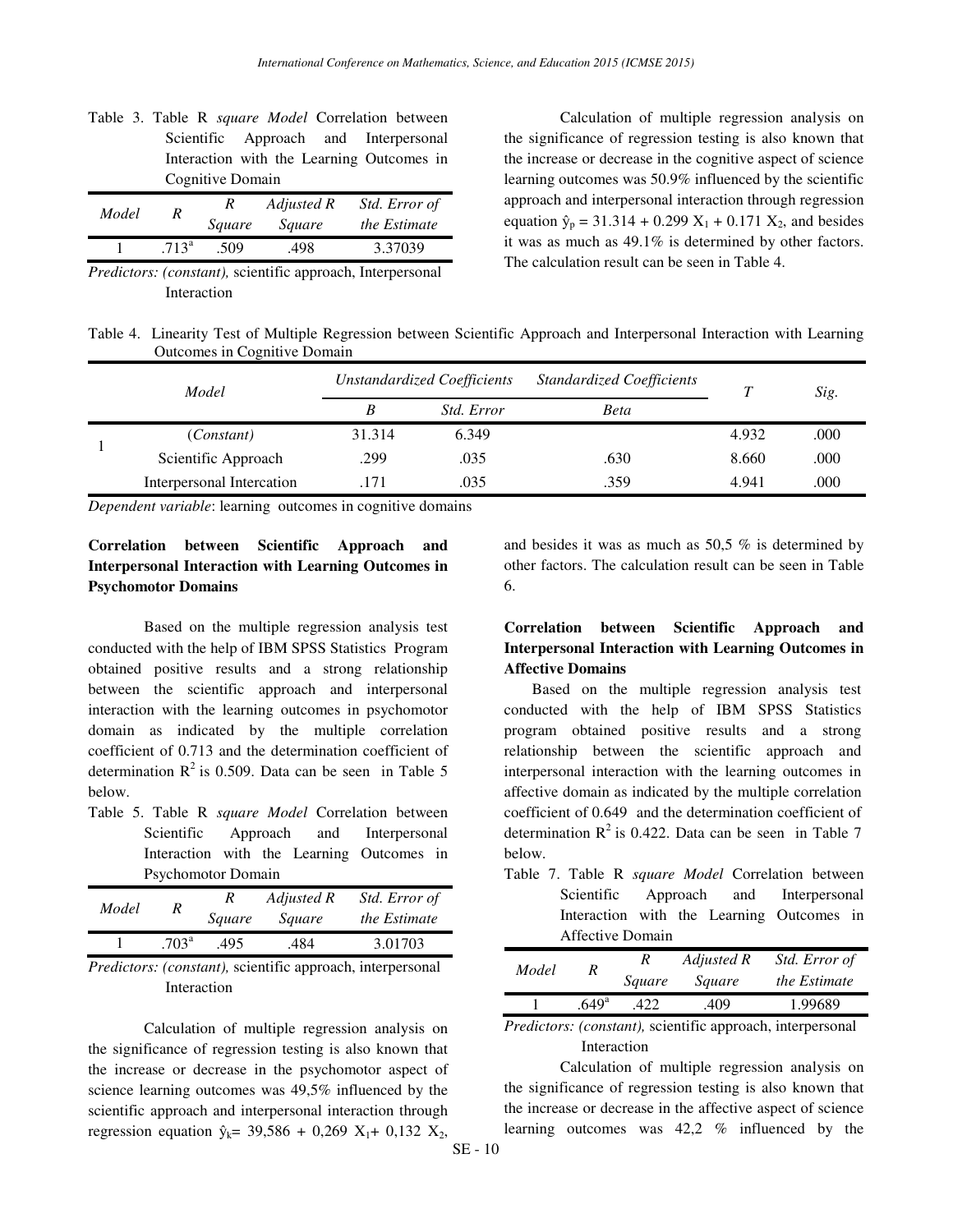scientific approach and interpersonal interaction through the set of 1 and besides it was as much as 57,8 % is determined by other factors. The calculation result can be seen in Table 8.

regression equation 
$$
\hat{y}_s = 55.279 + 0.111 \text{ X}_1 + 0.131 \text{ X}_2
$$

| Table 6. Test of Multiple Regression between Scientific Approach and Interpersonal Interaction with Learning Outcomes |  |
|-----------------------------------------------------------------------------------------------------------------------|--|
| in Psychomotor Domains                                                                                                |  |

| <b>Models</b>             |        | <b>Unstandardized Coefficients</b> | <i>Standardized</i><br>Coefficients |       | Sig. |
|---------------------------|--------|------------------------------------|-------------------------------------|-------|------|
|                           | B      | <i>Std. Error</i>                  | <b>Beta</b>                         |       |      |
| (Constant)                | 39.586 | 5,683                              |                                     | 6.965 | .000 |
| Scientific approach       | .269   | .031                               | .641                                | 8.685 | .000 |
| Interpersonal interaction | .132   | .031                               | .316                                | 4.279 | .000 |

*Dependent variable*: learning outcomes in psychomotor domain

Table 8. Linearity Test of Multiple Regression between Scientific Approach and Interpersonal Interaction with Learning Outcomes in Affective Domains

| Models |                           |        | <b>Unstandardized Coefficients</b> | <i>Standardized</i><br>Coefficients |        | Sig. |
|--------|---------------------------|--------|------------------------------------|-------------------------------------|--------|------|
|        |                           | B      | <i>Std. Error</i>                  | Beta                                |        |      |
|        | (Constant)                | 55,279 | 3,762                              |                                     | 14,696 | .000 |
|        | Scientific approach       | .111   | .020                               | .426                                | 5.402  | .000 |
|        | Interpersonal interaction | .131   | .020                               | .506                                | 6.413  | .000 |

*Dependent variable*: : learning outcomes in affective domain

 The relationship between scientific approach and interpersonal interactions of science teacher with student learning outcomes in domain of cognitive, psychomotor, and affective in this research when adjusted for interpretation guidelines correlation values according Sugiyono (2012) is in a strong criteria. This can be explained because each independent variable are scientific approach and interpersonal interactions science teacher gives each its influence on student learning outcomes.

 The learning process with the scientific approach capable of touching the cognitive domain that the students "know what", the psychomotor domain that the students "know how" and the affective domain that the students in the substance or the material being taught "know why". These results are consistent with research Nugent (2009), Fraser *et al.* (2010), and Wubbels & Brekelmans (2005) showed a positive relationship between interpersonal interaction of teachers and students with student learning outcomes. Similarly, the results of research conducted Ernawati & Tjalla (2008) showed a significant positive relationship between students and lecturer interpersonal interaction with student results. It is also supported by research from

Marjan *et al.* (2014) which shows that the scientific approach is a positive role in improving student learning outcomes. Results of research conducted by Machin (2014) also showed that the implementation of scientific approaches give a positive effect on student learning outcomes in the aspect of cognitive, psychomotor, and affective domains.

Learning science by using scientific approaches that take place in Nine Junior High School of Semarang requires students to actively participate in scientific skills so as to make the student interaction with teachers and students by the students will be established effectively. Establishment of student interaction with teachers and students with student would be able to nurture positive social attitude for students. This social attitude is an attitude which was considered in the process of learning science at school. If the student already has a social attitude, it can be increased to the optimum. This is according to research conducted by Wartini *et al.* (2014) which states that the use of better scientific approach and effective to improve the social attitudes of students in the learning process.

Research results from Fraser *et al*. (2010) showed that the students' perception of the classroom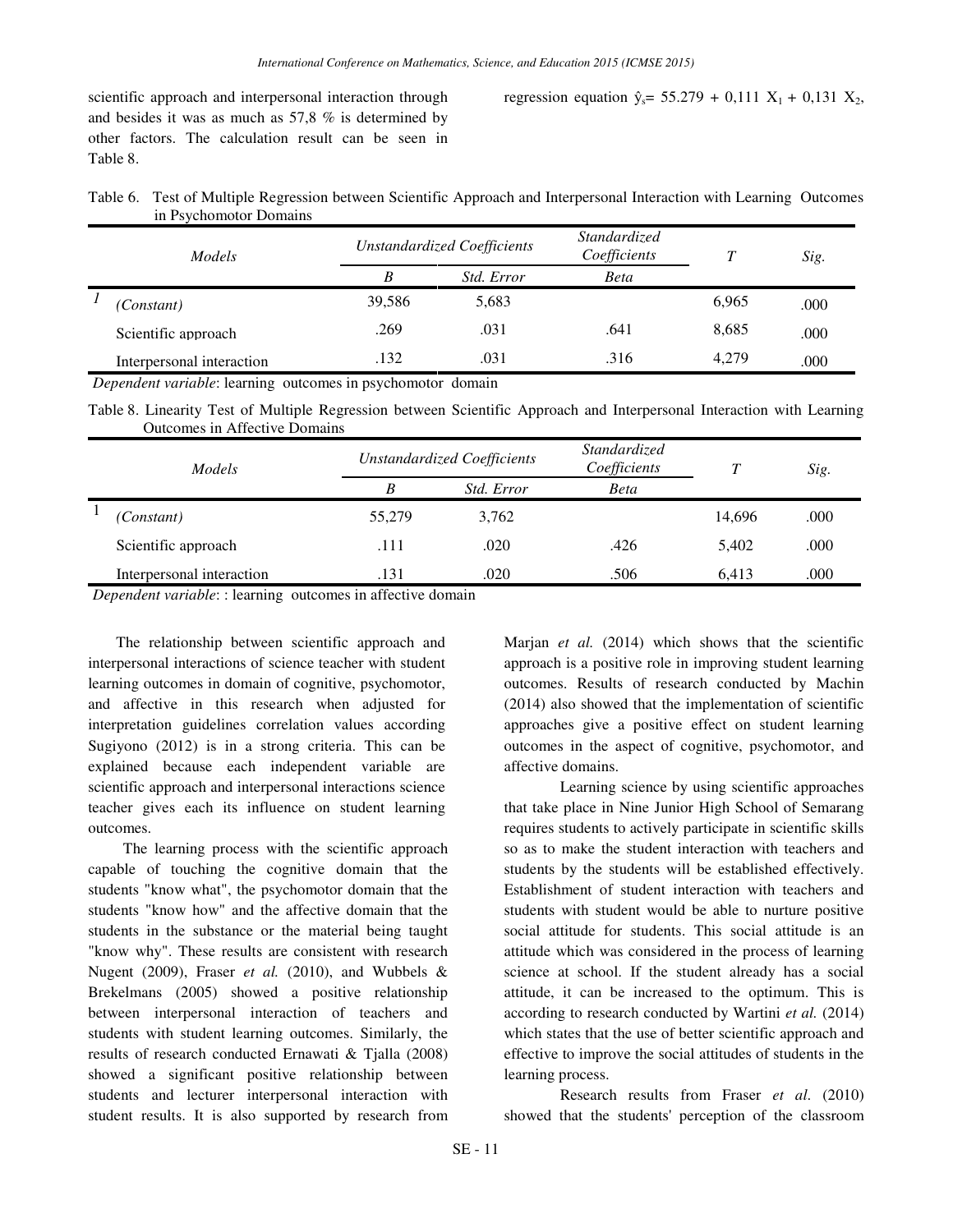environment and the results of their study showed a good relationship between student achievement in both cognitive and affective learned through relationship between teachers and students. Wubbels & Brekelmans (2005) in his research also showed that there is correlation between teacher-student interaction with student learning outcomes. This is because the relationship of students and teachers who are good will increase the motivation of students to learn. Therefore, with high motivation to learn the results of student learning is also getting better.

Results of student learning as one of the indicators of achievement of learning goals in the classroom can not be separated from the factors that influence learning outcomes. These factors can be derived from internal factors and external factors. Scientific approach or the approach taken in learning and interpersonal interaction of teachers and students are the two factors that affect student learning outcomes. Outside of these two factors, there are many other factors that affect student learning outcomes such as student background, teacher factor, learning atmosphere, facilities, curriculum and the environment (Hanafi & Suhana, 2009). In addition, many other factors that affect student learning outcomes.

## **CONCLUSION**

Based on the results and discussion can be concluded there is a strong positive relationship between the scientific approach and interpersonal interactions science teacher with three domains of student learning outcomes. Correlation between scientific approach and teacher-student interpersonal relationship with the cognitive learning outcomes shown by correlation coefficient 0.713 and determination coefficient 0,509. Correlation between scientific approach and teacherstudent interpersonal relationship with the psycomotor learning outcomes demonstrated by correlation coefficient 0,703 and determination coefficient 0,495. Correlation between scientific approach and teacherstudent interpersonal relationship with the affective learning outcomes demonstrated by correlation coefficient 0.649 and determination coefficient 0.412.

#### **REFERENCES**

Arikunto, S. 2012. *Dasar-dasar Evaluasi Pendidikan*. Jakarta: Bumi Aksara.

- Ary, D., L.C. Jacobs, & A. Razavieh. 2007. *Pengantar Penelitian dalam Pendidikan*. Terjemahan Arief Furchan. Yogyakarta: Pustaka Pelajar.
- Cangara, H. 2005. *Pengantar Ilmu Komunikasi*. Jakarta: PT Raja Grafindo.
- Cetin, S., E. Hansabey, & S. Dogan. 2014. Teacher Student Relationship Across Teaching Careers of Turkish EFL Teacher. *Academic Journal,* (9): 1037-1045.
- Dyers, J., H. Gregersen, & C.M Christensen. 2011. *The Innovator's DNA: Mastering the Five Skills of Disruptive Innovators*. Boston: Harvard Business Review Press.
- Ernawati & A. Tjalla. 2008. *Hubungan Komunikasi Interpersonal antara Mahasiswa dan Dosen dengan Prestasi Akademik Mahasiswa Fakultas Psikologi Universitas Gunadarma*. Artikel Ilmiah. Jakarta: Universitas Gunadarma
- Fraser, B.J, J.M. Aldridge, & W. Soerjaningsih. 2010. Instructor Student Interpersonal Interaction and Student Outcomes at University Level in Indonesia. *The Open Education Journal*, (3): 21- 33*.*
- Hanafiah, N & C. Suhana. 2009. *Konsep Strategi Pembelajaran*. Bandung: Refika Aditama.
- Machin, A. 2014. Implementasi Pendekatan Saintifik, Penanaman Karakter, dan Konservasi pada PembelajaranMateri Pertumbuhan. *Jurnal Pendidikan IPA Indonesia*, (1): 28-35.
- Marjan, J., I.B.P. Arnyana, & I.G.A.N. Setyawan. 2014. Pengaruh Pembelajaran Pendekatan Saintifik Terhadap Hasil Belajar Biologi dan Keterampilan Proses Sains Siswa MA Mu'allimat NW Pancor Selong Kabupaten Lombok Timur Nusa Tenggara Barat. *E-Journal ProgramPascasarjana Universitas Pendidikan Ganesha* (4) :1-12.
- Maulana, R., Opdenakker, & P.D. Brok. 2011. Teacher Student Interpersonal Relationship in Indonesia: Profile and Importance to Student Motivation. *Asia Pasific Journal of Education*, (31): 33-49.